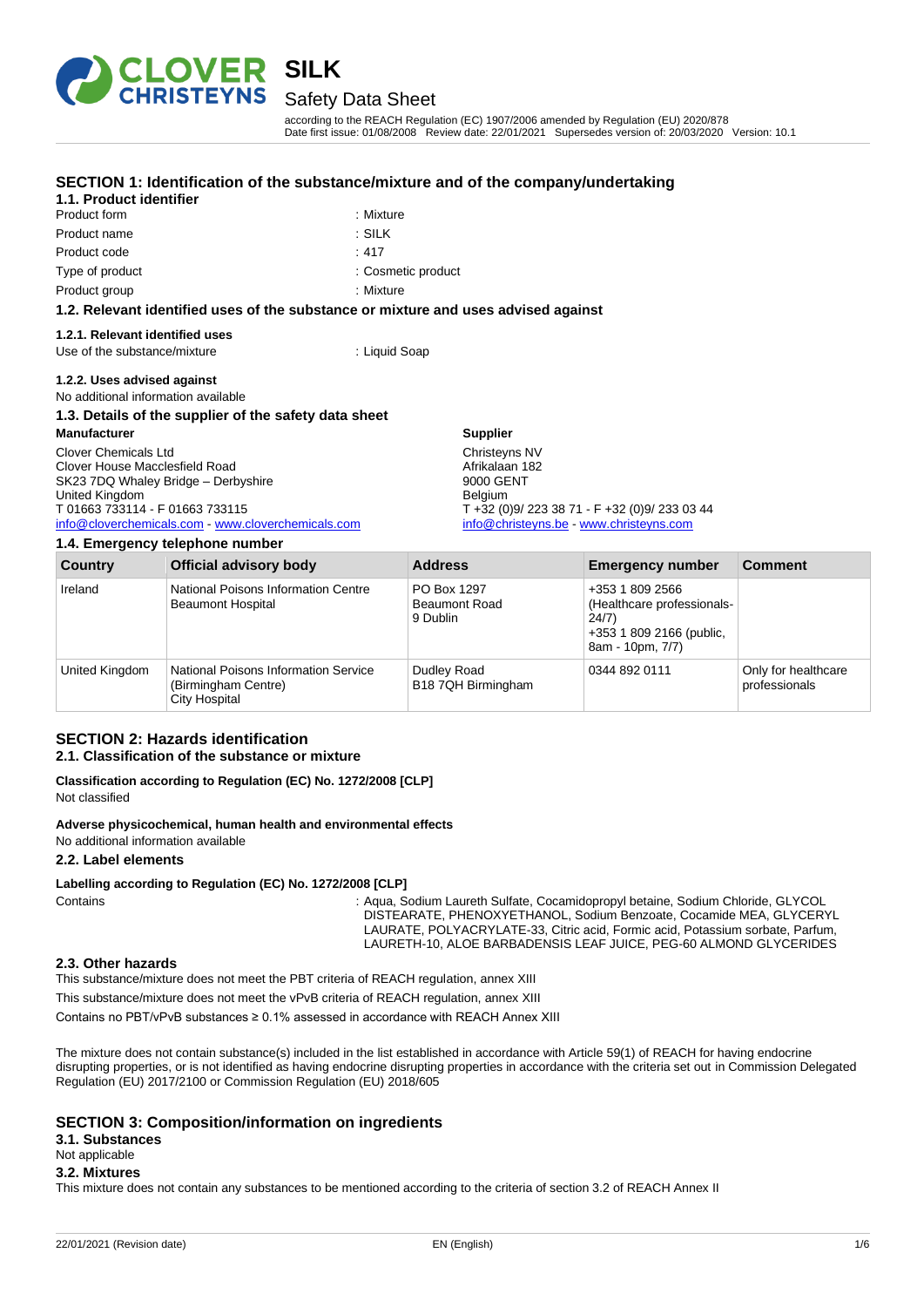# Safety Data Sheet

according to the REACH Regulation (EC) 1907/2006 amended by Regulation (EU) 2020/878

# **SECTION 4: First aid**

| SECTION 4: FIRST ald measures                                                                                                                                                            |                                                                                                                                                                          |
|------------------------------------------------------------------------------------------------------------------------------------------------------------------------------------------|--------------------------------------------------------------------------------------------------------------------------------------------------------------------------|
| 4.1. Description of first aid measures<br>General advice                                                                                                                                 | : Never give anything by mouth to an unconscious person. If you feel unwell, seek medical                                                                                |
|                                                                                                                                                                                          | advice (show the label where possible).                                                                                                                                  |
| Skin contact                                                                                                                                                                             | : Rinse with water.                                                                                                                                                      |
| Eye contact                                                                                                                                                                              | : In case of eye contact, immediately rinse with clean water for 10-15 minutes.                                                                                          |
| Ingestion                                                                                                                                                                                | : Rinse mouth. Do NOT induce vomiting. Get medical advice/attention.                                                                                                     |
| 4.2. Most important symptoms and effects, both acute and delayed<br>Acute effects inhalation                                                                                             | : None under normal use.                                                                                                                                                 |
| Acute effects skin                                                                                                                                                                       | : None under normal conditions.                                                                                                                                          |
| Acute effects eyes                                                                                                                                                                       | : May cause eye irritation. Redness.                                                                                                                                     |
| Acute effects oral route                                                                                                                                                                 | : May cause irritation to the digestive tract.                                                                                                                           |
| 4.3. Indication of any immediate medical attention and special treatment needed<br>No additional information available                                                                   |                                                                                                                                                                          |
| <b>SECTION 5: Firefighting measures</b><br>5.1. Extinguishing media<br>Suitable extinguishing media                                                                                      | : Water.                                                                                                                                                                 |
|                                                                                                                                                                                          |                                                                                                                                                                          |
| 5.2. Special hazards arising from the substance or mixture<br>Hazardous decomposition products in case of fire                                                                           | : Toxic fumes may be released. Carbon dioxide. Carbon monoxide.                                                                                                          |
| 5.3. Advice for firefighters<br>Firefighting instructions                                                                                                                                | : Use water spray or fog for cooling exposed containers. Exercise caution when fighting any<br>chemical fire. Prevent fire fighting water from entering the environment. |
| Protection during firefighting                                                                                                                                                           | : Do not enter fire area without proper protective equipment, including respiratory protection.                                                                          |
| <b>SECTION 6: Accidental release measures</b><br>6.1. Personal precautions, protective equipment and emergency procedures                                                                |                                                                                                                                                                          |
| 6.1.1. For non-emergency personnel                                                                                                                                                       |                                                                                                                                                                          |
| Emergency procedures                                                                                                                                                                     | : Evacuate unnecessary personnel.                                                                                                                                        |
| 6.1.2. For emergency responders                                                                                                                                                          |                                                                                                                                                                          |
| Protective equipment                                                                                                                                                                     | : Equip cleanup crew with proper protection.                                                                                                                             |
| <b>Emergency procedures</b>                                                                                                                                                              | : Ventilate area.                                                                                                                                                        |
| 6.2. Environmental precautions<br>Prevent entry to sewers and public waters. Notify authorities if liquid enters sewers or public waters.                                                |                                                                                                                                                                          |
| 6.3. Methods and material for containment and cleaning up<br>Methods for cleaning up                                                                                                     | : Collect leaking and spilled liquid in sealable containers as far as possible. Wash away<br>remainder with plenty of water.                                             |
| 6.4. Reference to other sections<br>See Section 8. Exposure controls and personal protection.                                                                                            |                                                                                                                                                                          |
| <b>SECTION 7: Handling and storage</b><br>7.1. Precautions for safe handling<br>No additional information available<br>7.2. Conditions for safe storage, including any incompatibilities |                                                                                                                                                                          |
| Storage conditions                                                                                                                                                                       | : Keep container closed when not in use.                                                                                                                                 |
| Packaging materials                                                                                                                                                                      | : polyethylene. stainless steel.                                                                                                                                         |
| 7.3. Specific end use(s)<br>No additional information available                                                                                                                          |                                                                                                                                                                          |
| <b>SECTION 8: Exposure controls/personal protection</b><br>8.1. Control parameters                                                                                                       |                                                                                                                                                                          |
| 8.1.1 National occupational exposure and biological limit values<br>No additional information available                                                                                  |                                                                                                                                                                          |
| 8.1.2. Recommended monitoring procedures<br>No additional information available                                                                                                          |                                                                                                                                                                          |

**8.1.3. Air contaminants formed**

No additional information available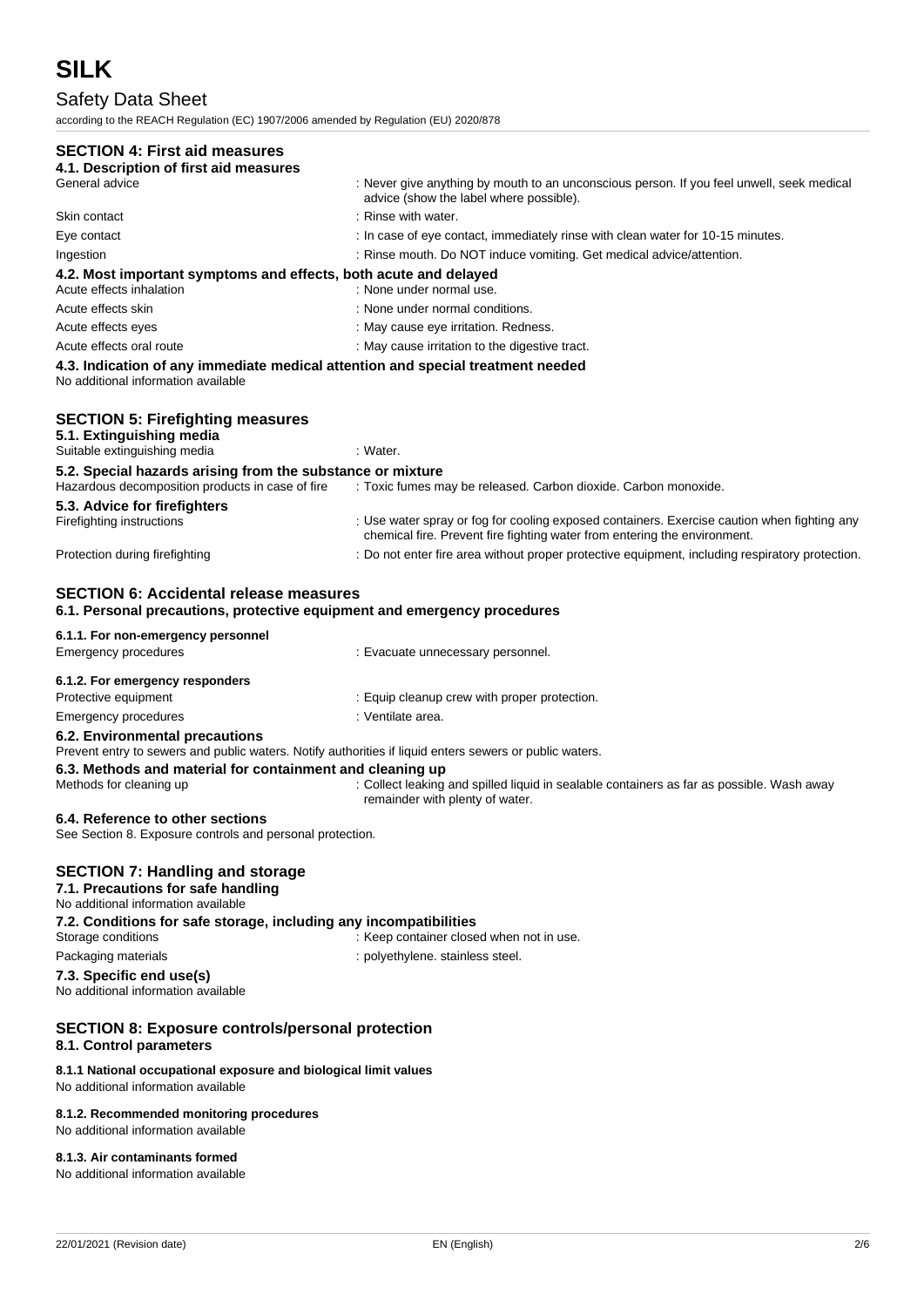# **SILK**

# Safety Data Sheet

according to the REACH Regulation (EC) 1907/2006 amended by Regulation (EU) 2020/878

# **8.1.4. DNEL and PNEC**

No additional information available

#### **8.1.5. Control banding** No additional information available

# **8.2. Exposure controls**

### **8.2.1. Appropriate engineering controls** No additional information available

### **8.2.2. Personal protection equipment**

**8.2.2.1. Eye and face protection** No additional information available

### **8.2.2.2. Skin protection**

No additional information available

### **8.2.2.3. Respiratory protection**

No additional information available

# **8.2.2.4. Thermal hazards**

No additional information available

### **8.2.3. Environmental exposure controls**

### **Other information:**

Do not eat, drink or smoke during use.

# **SECTION 9: Physical and chemical properties**

| 9.1. Information on basic physical and chemical properties |                              |
|------------------------------------------------------------|------------------------------|
| Physical state                                             | : Liquid                     |
| Colour                                                     | : Off-white.                 |
| Physical state/form                                        | : Liquid.                    |
| Odour                                                      | : perfumed.                  |
| Odour threshold                                            | : Not available              |
| Melting point/range                                        | : 0 °C                       |
| Freezing point                                             | : Not available              |
| Boiling point/Boiling range                                | : 100 $\degree$ C            |
| Flammability                                               | : Non flammable.             |
| <b>Explosive limits</b>                                    | : Not available              |
| Lower explosion limit                                      | : Not available              |
| Upper explosion limit                                      | : Not available              |
| Flash point                                                | : Not available              |
| Autoignition temperature                                   | : Not available              |
| Decomposition temperature                                  | : Not available              |
| рH                                                         | $: 5.8 - 6.5$                |
| Viscosity, kinematic                                       | : Not available              |
| Viscosity, dynamic                                         | : 4500 cP at 20 $^{\circ}$ C |
| Solubility                                                 | : Soluble in water.          |
| Partition coefficient n-octanol/water (Log Kow)            | : Not available              |
| Vapour pressure                                            | : Not available              |
| Vapour pressure at 50 °C                                   | : Not available              |
| Density                                                    | : Not available              |
| Relative density                                           | : 1.03                       |
| Relative vapour density at 20 °C                           | : Not available              |
| Particle characteristics                                   | : Not applicable             |
| 9.2. Other information                                     |                              |

**9.2.1. Information with regard to physical hazard classes** No additional information available

## **9.2.2. Other safety characteristics**

No additional information available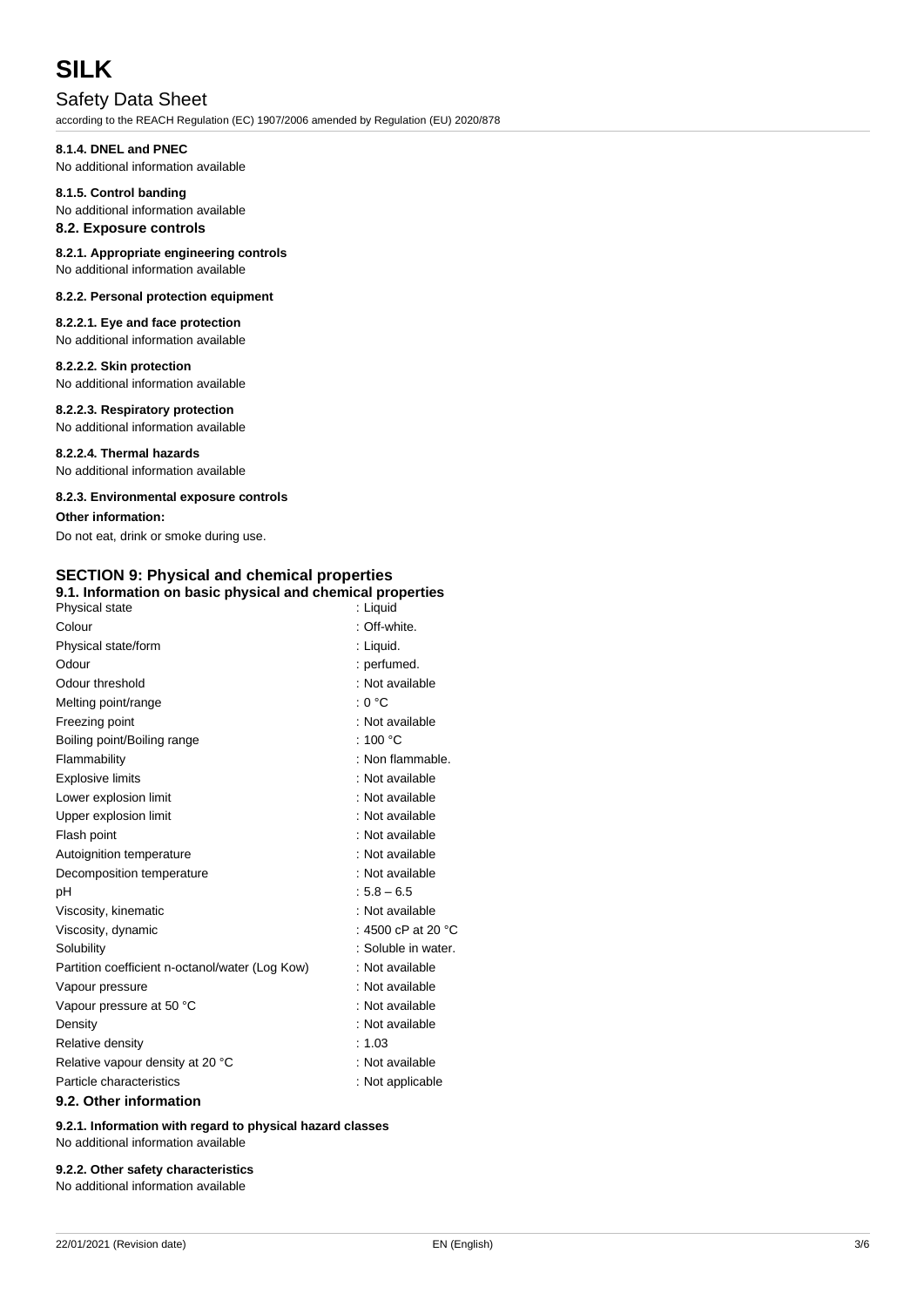# **SILK**

Safety Data Sheet according to the REACH Regulation (EC) 1907/2006 amended by Regulation (EU) 2020/878

| <b>SECTION 10: Stability and reactivity</b>                                                              |                                                                    |
|----------------------------------------------------------------------------------------------------------|--------------------------------------------------------------------|
| 10.1. Reactivity                                                                                         |                                                                    |
| No additional information available                                                                      |                                                                    |
| 10.2. Chemical stability                                                                                 |                                                                    |
| Stable under normal conditions.                                                                          |                                                                    |
| 10.3. Possibility of hazardous reactions<br>No dangerous reactions known under normal conditions of use. |                                                                    |
| 10.4. Conditions to avoid                                                                                |                                                                    |
| No additional information available                                                                      |                                                                    |
| 10.5. Incompatible materials<br>No additional information available                                      |                                                                    |
| 10.6. Hazardous decomposition products                                                                   |                                                                    |
| fume. Carbon monoxide. Carbon dioxide.                                                                   |                                                                    |
|                                                                                                          |                                                                    |
| <b>SECTION 11: Toxicological information</b>                                                             |                                                                    |
| 11.1. Information on hazard classes as defined in Regulation (EC) No 1272/2008                           |                                                                    |
| Acute toxicity (oral)                                                                                    | : Not classified                                                   |
| Acute toxicity (dermal)                                                                                  | : Not classified                                                   |
| Acute toxicity (inhalation)                                                                              | : Not classified                                                   |
| Skin corrosion/irritation                                                                                | : Not classified                                                   |
|                                                                                                          | $pH: 5.8 - 6.5$                                                    |
| Additional information                                                                                   | : Based on available data, the classification criteria are not met |
| Serious eye damage/irritation                                                                            | : Not classified                                                   |
|                                                                                                          | $pH: 5.8 - 6.5$                                                    |
| Additional information                                                                                   | : Based on available data, the classification criteria are not met |
| Respiratory or skin sensitisation                                                                        | : Not classified                                                   |
| Additional information                                                                                   | : Based on available data, the classification criteria are not met |
| Germ cell mutagenicity                                                                                   | : Not classified                                                   |
| Additional information                                                                                   | : Based on available data, the classification criteria are not met |
| Carcinogenicity                                                                                          | : Not classified                                                   |
| Additional information                                                                                   | : Based on available data, the classification criteria are not met |
| Reproductive toxicity                                                                                    | : Not classified                                                   |
| Additional information                                                                                   | : Based on available data, the classification criteria are not met |
| STOT-single exposure                                                                                     | : Not classified                                                   |
| Additional information                                                                                   | : Based on available data, the classification criteria are not met |
| STOT-repeated exposure                                                                                   | : Not classified                                                   |
| Additional information                                                                                   | : Based on available data, the classification criteria are not met |
|                                                                                                          | : Not classified                                                   |
| Aspiration hazard<br>Additional information                                                              |                                                                    |
| 11.2. Information on other hazards                                                                       | : Based on available data, the classification criteria are not met |
|                                                                                                          |                                                                    |
| 11.2.1. Endocrine disrupting properties<br>No additional information available                           |                                                                    |
| 11.2.2. Other information                                                                                |                                                                    |
| Potential adverse human health effects and<br>symptoms                                                   | : Based on available data, the classification criteria are not met |
| <b>SECTION 12: Ecological information</b>                                                                |                                                                    |
| 12.1. Toxicity<br>Hazardous to the aquatic environment, short-term<br>(acute)                            | : Not classified                                                   |

Not rapidly degradable

(chronic)

Hazardous to the aquatic environment, long-term

: Not classified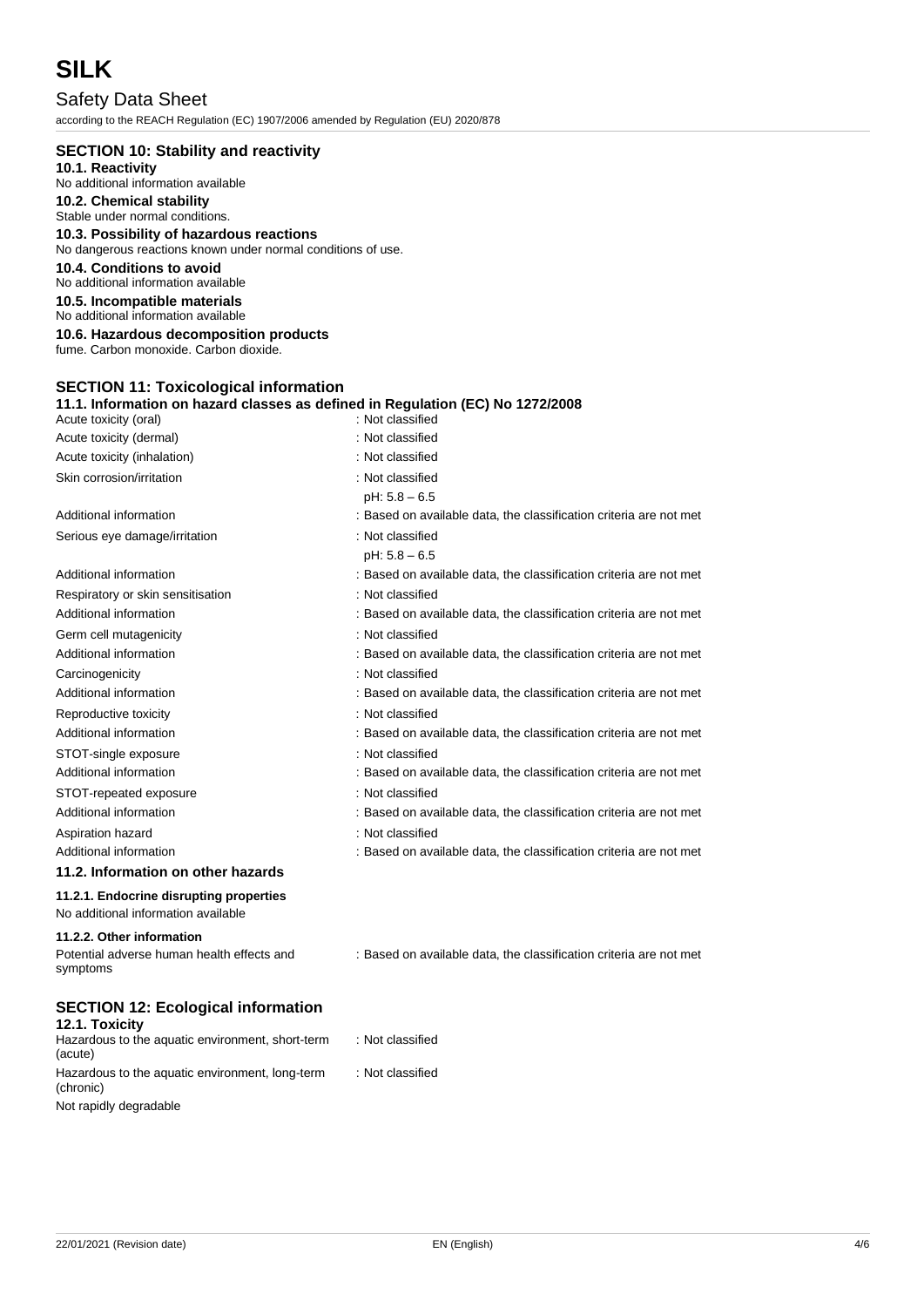# Safety Data Sheet

according to the REACH Regulation (EC) 1907/2006 amended by Regulation (EU) 2020/878

| 12.2. Persistence and degradability                                                                                       |                                                                                                                                                                                                                                                                                                                                                                                                                  |  |  |
|---------------------------------------------------------------------------------------------------------------------------|------------------------------------------------------------------------------------------------------------------------------------------------------------------------------------------------------------------------------------------------------------------------------------------------------------------------------------------------------------------------------------------------------------------|--|--|
| <b>SILK</b>                                                                                                               |                                                                                                                                                                                                                                                                                                                                                                                                                  |  |  |
| Persistence and degradability                                                                                             | Biodegradable. The surfactant(s) contained in this preparation complies (comply) with the<br>biodegradability criteria as laid down in Regulation (EC) No. 648/2004 on detergents. Data<br>to support this assertion are held at the disposal of the competent authorities of the<br>Member States and will be made available to them, at their direct request or at the request<br>of a detergent manufacturer. |  |  |
| 12.3. Bioaccumulative potential                                                                                           |                                                                                                                                                                                                                                                                                                                                                                                                                  |  |  |
| <b>SILK</b>                                                                                                               |                                                                                                                                                                                                                                                                                                                                                                                                                  |  |  |
| Bioaccumulative potential                                                                                                 | No bioaccumulation.                                                                                                                                                                                                                                                                                                                                                                                              |  |  |
| 12.4. Mobility in soil<br>No additional information available<br>12.5. Results of PBT and vPvB assessment                 |                                                                                                                                                                                                                                                                                                                                                                                                                  |  |  |
| <b>SILK</b>                                                                                                               |                                                                                                                                                                                                                                                                                                                                                                                                                  |  |  |
| This substance/mixture does not meet the PBT criteria of REACH regulation, annex XIII                                     |                                                                                                                                                                                                                                                                                                                                                                                                                  |  |  |
| This substance/mixture does not meet the vPvB criteria of REACH regulation, annex XIII                                    |                                                                                                                                                                                                                                                                                                                                                                                                                  |  |  |
| 12.6. Endocrine disrupting properties<br>No additional information available<br>12.7. Other adverse effects               |                                                                                                                                                                                                                                                                                                                                                                                                                  |  |  |
| Additional information                                                                                                    | : Avoid release to the environment.                                                                                                                                                                                                                                                                                                                                                                              |  |  |
| <b>SECTION 13: Disposal considerations</b><br>13.1. Waste treatment methods<br>Product/Packaging disposal recommendations |                                                                                                                                                                                                                                                                                                                                                                                                                  |  |  |
| Waste / unused products                                                                                                   | : Dispose in a safe manner in accordance with local/national regulations.<br>: Avoid release to the environment.                                                                                                                                                                                                                                                                                                 |  |  |
|                                                                                                                           |                                                                                                                                                                                                                                                                                                                                                                                                                  |  |  |
| <b>SECTION 14: Transport information</b><br>In accordance with ADR / IMDG / IATA                                          |                                                                                                                                                                                                                                                                                                                                                                                                                  |  |  |
|                                                                                                                           |                                                                                                                                                                                                                                                                                                                                                                                                                  |  |  |

| <b>ADR</b>                                   | <b>IMDG</b>   | <b>IATA</b>   |  |
|----------------------------------------------|---------------|---------------|--|
| 14.1. UN number or ID number                 |               |               |  |
| Not regulated                                | Not regulated | Not regulated |  |
| 14.2. UN proper shipping name                |               |               |  |
| Not regulated                                | Not regulated | Not regulated |  |
| 14.3. Transport hazard class(es)             |               |               |  |
| Not regulated                                | Not regulated | Not regulated |  |
| 14.4. Packing group                          |               |               |  |
| Not regulated                                | Not regulated | Not regulated |  |
| <b>14.5. Environmental hazards</b>           |               |               |  |
| Not regulated                                | Not regulated | Not regulated |  |
| No supplementary information available       |               |               |  |
| $\overline{AB}$ Cosalel presentiana faricase |               |               |  |

**14.6. Special precautions for user**

**Overland transport** Not regulated

**Transport by sea**

Not regulated

**Air transport**

Not regulated

**14.7. Maritime transport in bulk according to IMO instruments** Not applicable